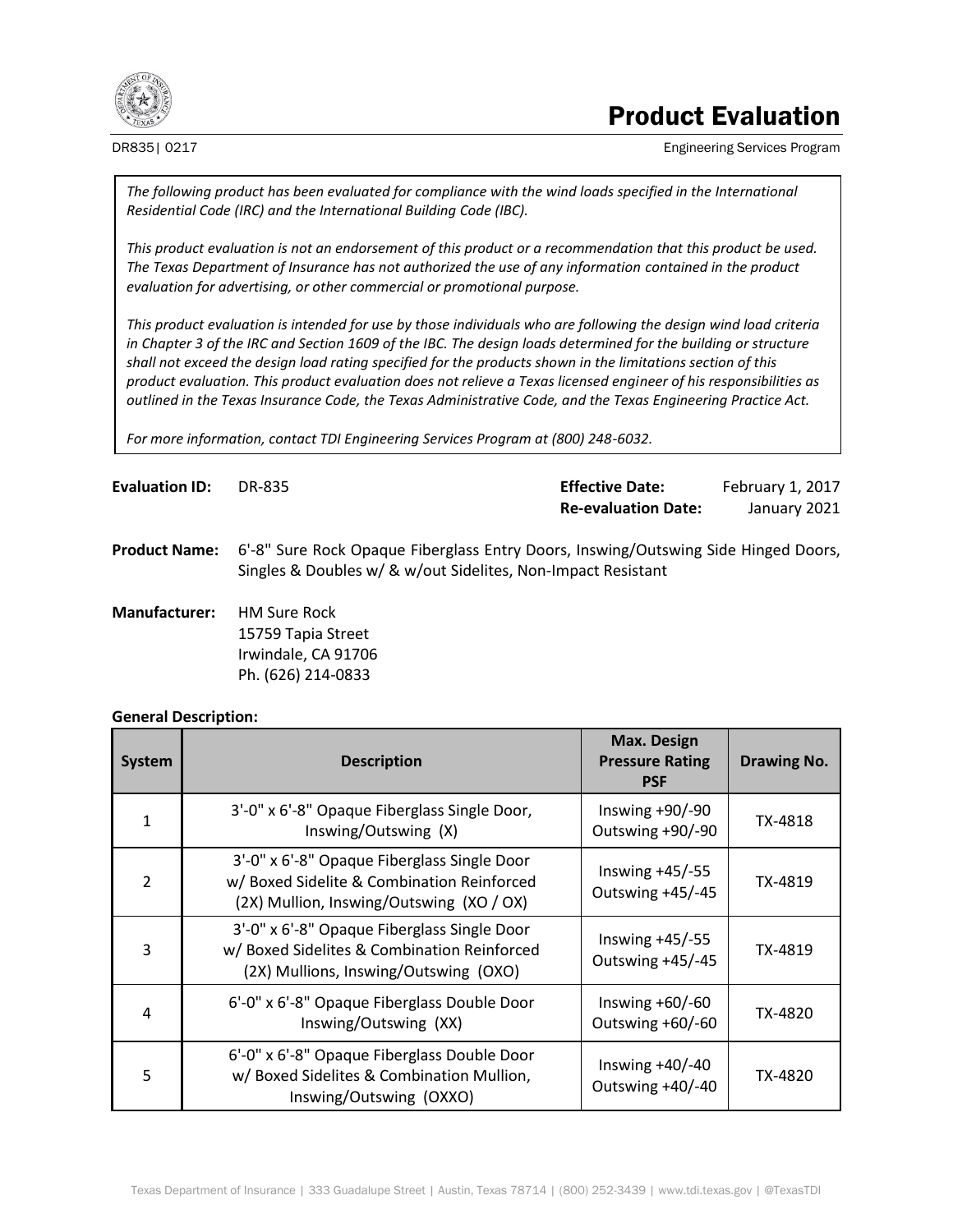### **General Description (continued):**

| <b>System</b> | <b>Description</b>                                                                                                                  | <b>Max. Design</b><br><b>Pressure Rating</b><br><b>PSF</b> | <b>Drawing</b><br><b>Number</b> |
|---------------|-------------------------------------------------------------------------------------------------------------------------------------|------------------------------------------------------------|---------------------------------|
| 6             | 6'-0" x 6'-8" Opaque Fiberglass Double Door<br>w/ Boxed Sidelites & Combination Reinforced<br>(1X) Mullion, Inswing/Outswing (OXXO) | Inswing $+55/-55$<br>Outswing +55/-55                      | TX-4820                         |
|               | 6'-0" x 6'-8" Opaque Fiberglass Double Door<br>w/ Boxed Sidelites & Combination Reinforced<br>(2X) Mullion, Inswing/Outswing (OXXO) | Inswing $+60/-60$<br>Outswing +60/-60                      | TX-4820                         |

### **Component Dimensions:**

| <b>System</b> | <b>Overall Size</b>     | <b>Sitelite Panel</b><br><b>Door Panel</b><br><b>Sidelite Daylight</b> |               |               |                     |
|---------------|-------------------------|------------------------------------------------------------------------|---------------|---------------|---------------------|
|               | <b>Inswing</b>          | <b>Outswing</b>                                                        | <b>Size</b>   | <b>Size</b>   | <b>Opening Size</b> |
| $\mathbf{1}$  | 37-3/4" x 81-3/4"       | 37-3/4" x 81"                                                          | 35-3/4" x 79" | N/A           | N/A                 |
| 2             | 52-1/2" x 81-3/4"       | 52-1/2" x 81"                                                          | 35-3/4" x 79" | 12" x 79-1/4" | 5-7/8" x 62-7/8"    |
| 3             | 67-1/2" x 81-3/4"       | $67 - 1/2$ " x 81"                                                     | 35-3/4" x 79" | 12" x 79-1/4" | 5-7/8" x 62-7/8"    |
| 4             | 74" x 81-3/4"           | 74" x 81"                                                              | 35-3/4" x 79" | N/A           | N/A                 |
| 5             | 101" x 81-3/4"          | 101" x 81"                                                             | 35-3/4" x 79" | 12" x 79-1/4" | 5-7/8" x 62-7/8"    |
| 6             | $102 - 1/2$ " x 81-3/4" | $102 - 1/2$ " x 81"                                                    | 35-3/4" x 79" | 12" x 79-1/4" | 5-7/8" x 62-7/8"    |
| 7             | 104" x 81-3/4"          | 104" x 81"                                                             | 35-3/4" x 79" | 12" x 79-1/4" | 5-7/8" x 62-7/8"    |

#### **Components and Hardware:**

| System  | Component                                                                                                                             | <b>Quantity</b> | <b>Attachment Method</b>                                                                                                                                            |
|---------|---------------------------------------------------------------------------------------------------------------------------------------|-----------------|---------------------------------------------------------------------------------------------------------------------------------------------------------------------|
|         | 4" Butt Hinges                                                                                                                        | 4               | Install hardware and components in                                                                                                                                  |
| $1 - 7$ | Kwikset Signature Series Knob &<br>Signature Series (980) Deadbolt<br>or<br>Schlage F-Series (F51) Knob &<br>B-Series (B60N) Deadbolt | 1 each          | accordance with HM Sure Rock drawings:<br>TX-4818, TX-4819 and TX-4820, dated<br>January 9, 2017. Signed & sealed by<br>Lyndon F. Schmidt, P.E. on January 9, 2017. |

# **Product Identification (Manufacturer Label on Door):**

| <b>System</b> |                                  |                                                                   |  |
|---------------|----------------------------------|-------------------------------------------------------------------|--|
|               | <b>Certification Agency</b>      | Self-labeled by manufacturer                                      |  |
|               | Manufacturer's Name or Code Name | H M Sure Rock                                                     |  |
|               | <b>Product Name</b>              | 3'-0" x 6'-8" Opaque Fiberglass Single Doors,<br>Inswing/Outswing |  |
|               | <b>Drawing</b>                   | TX-4818                                                           |  |
|               | <b>Test Standards</b>            | <b>ASTM E330-02</b>                                               |  |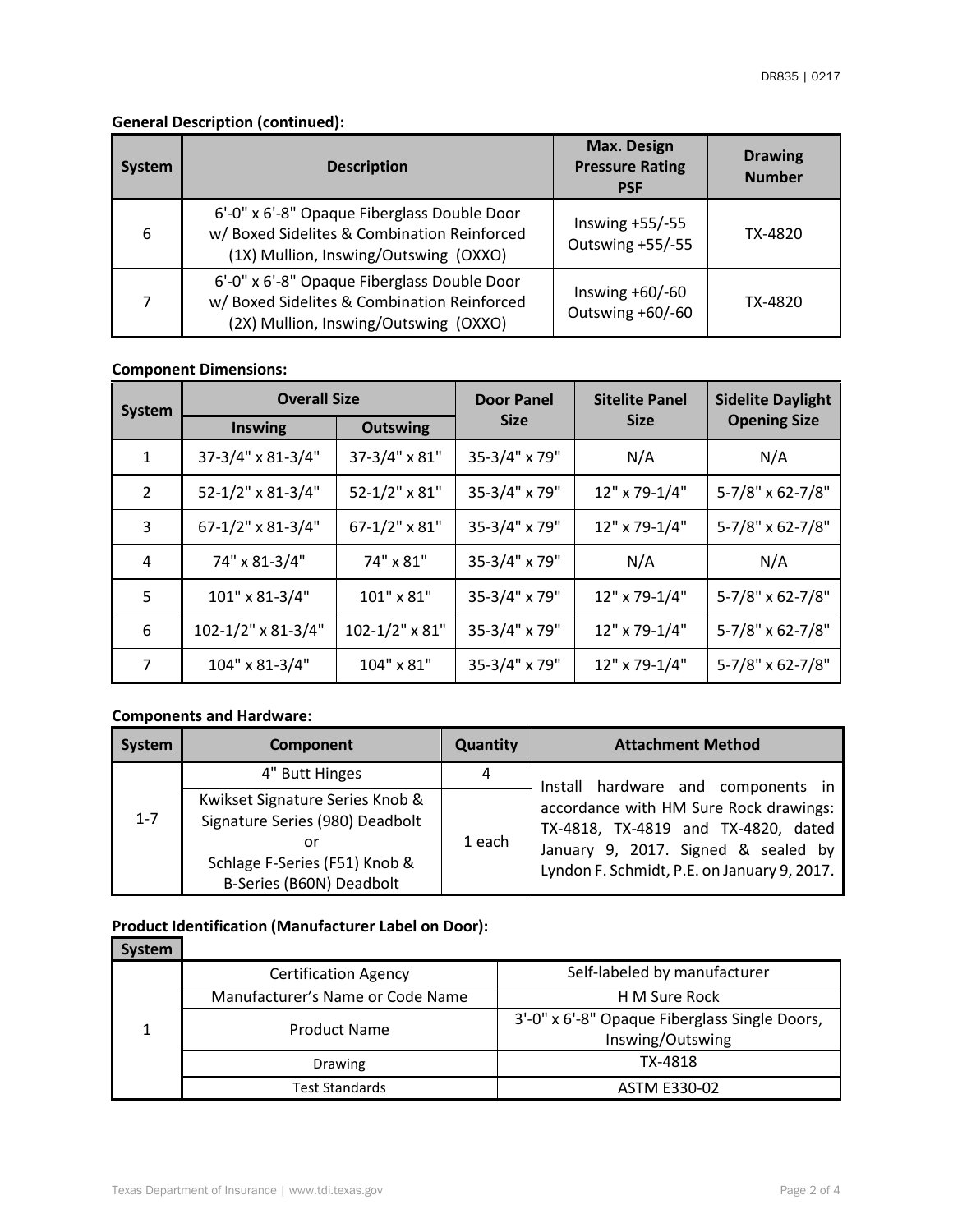#### **Product Identification (Manufacturer Label on Door): (continued)**

| System         |                                  |                                                                               |  |  |
|----------------|----------------------------------|-------------------------------------------------------------------------------|--|--|
|                | <b>Certification Agency</b>      | Self-labeled by manufacturer                                                  |  |  |
| $\overline{2}$ | Manufacturer's Name or Code Name | H M Sure Rock                                                                 |  |  |
|                | <b>Product Name</b>              | 3'-0" x 6'-8" Opaque Fiberglass Single Door                                   |  |  |
|                |                                  | w/ Sidelite, Inswing/Outswing                                                 |  |  |
|                | Drawing                          | TX-4819                                                                       |  |  |
|                | <b>Test Standards</b>            | <b>ASTM E330-02</b>                                                           |  |  |
|                | <b>Certification Agency</b>      | Self-labeled by manufacturer                                                  |  |  |
|                | Manufacturer's Name or Code Name | H M Sure Rock                                                                 |  |  |
| 3              | <b>Product Name</b>              | 3'-0" x 6'-8" Opaque Fiberglass Single Door<br>w/ Sidelites, Inswing/Outswing |  |  |
|                | Drawing                          | TX-4819                                                                       |  |  |
|                | <b>Test Standards</b>            | <b>ASTM E330-02</b>                                                           |  |  |
|                | <b>Certification Agency</b>      | Self-labeled by manufacturer                                                  |  |  |
|                | Manufacturer's Name or Code Name | H M Sure Rock                                                                 |  |  |
|                |                                  | 6'-0" x 6'-8" Opaque Fiberglass Double Door,                                  |  |  |
| 4              | <b>Product Name</b>              | Inswing/Outswing                                                              |  |  |
|                | Drawing                          | TX-4820                                                                       |  |  |
|                | <b>Test Standards</b>            | <b>ASTM E330-02</b>                                                           |  |  |
|                | <b>Certification Agency</b>      | Self-labeled by manufacturer                                                  |  |  |
|                | Manufacturer's Name or Code Name | H M Sure Rock                                                                 |  |  |
|                |                                  | 6'-0" x 6'-8" Opaque Fiberglass Double Door                                   |  |  |
| 5              | <b>Product Name</b>              | w/ Boxed Sidelites & Combination Mullion,                                     |  |  |
|                |                                  | Inswing/Outswing                                                              |  |  |
|                | Drawing                          | TX-4820                                                                       |  |  |
|                | <b>Test Standards</b>            | <b>ASTM E330-02</b>                                                           |  |  |
|                | <b>Certification Agency</b>      | Self-labeled by manufacturer                                                  |  |  |
|                | Manufacturer's Name or Code Name | H M Sure Rock                                                                 |  |  |
|                |                                  | 6'-0" x 6'-8" Opaque Fiberglass Double Door                                   |  |  |
| 6              | <b>Product Name</b>              | w/ Boxed Sidelites &                                                          |  |  |
|                |                                  | Combination Reinforced (1X) Mullion,<br>Inswing/Outswing                      |  |  |
|                | Drawing                          | TX-4820                                                                       |  |  |
|                | <b>Test Standards</b>            | <b>ASTM E330-02</b>                                                           |  |  |
|                | <b>Certification Agency</b>      | Self-labeled by manufacturer                                                  |  |  |
|                | Manufacturer's Name or Code Name | H M Sure Rock                                                                 |  |  |
| $\overline{7}$ |                                  | 6'-0" x 6'-8" Opaque Fiberglass Double Door                                   |  |  |
|                |                                  | w/ Boxed Sidelites &                                                          |  |  |
|                | <b>Product Name</b>              | Combination Reinforced (2X) Mullion,                                          |  |  |
|                |                                  | Inswing/Outswing                                                              |  |  |
|                | Drawing                          | TX-4820                                                                       |  |  |
|                | <b>Test Standards</b>            | ASTM E330-02                                                                  |  |  |